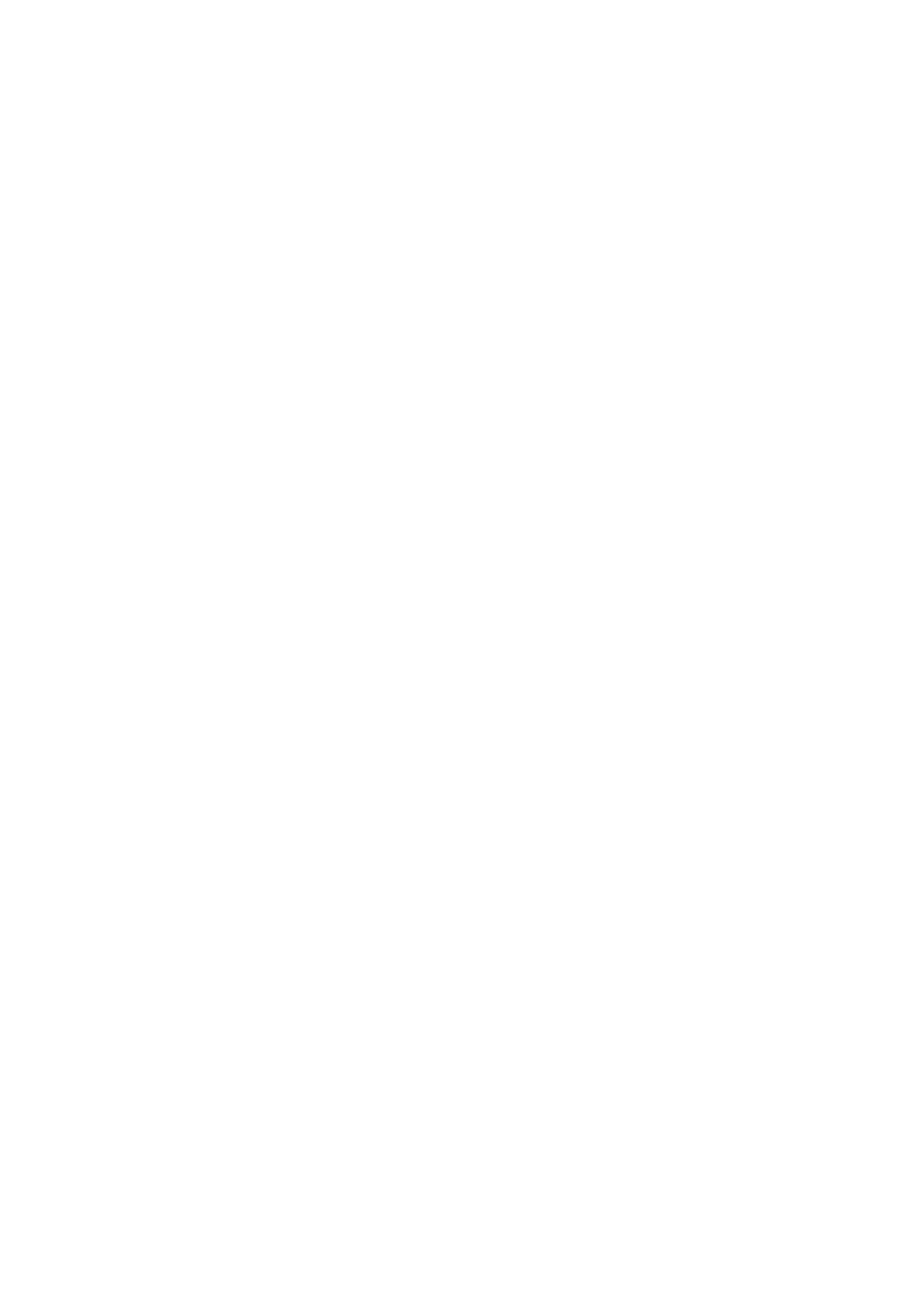### **Contents**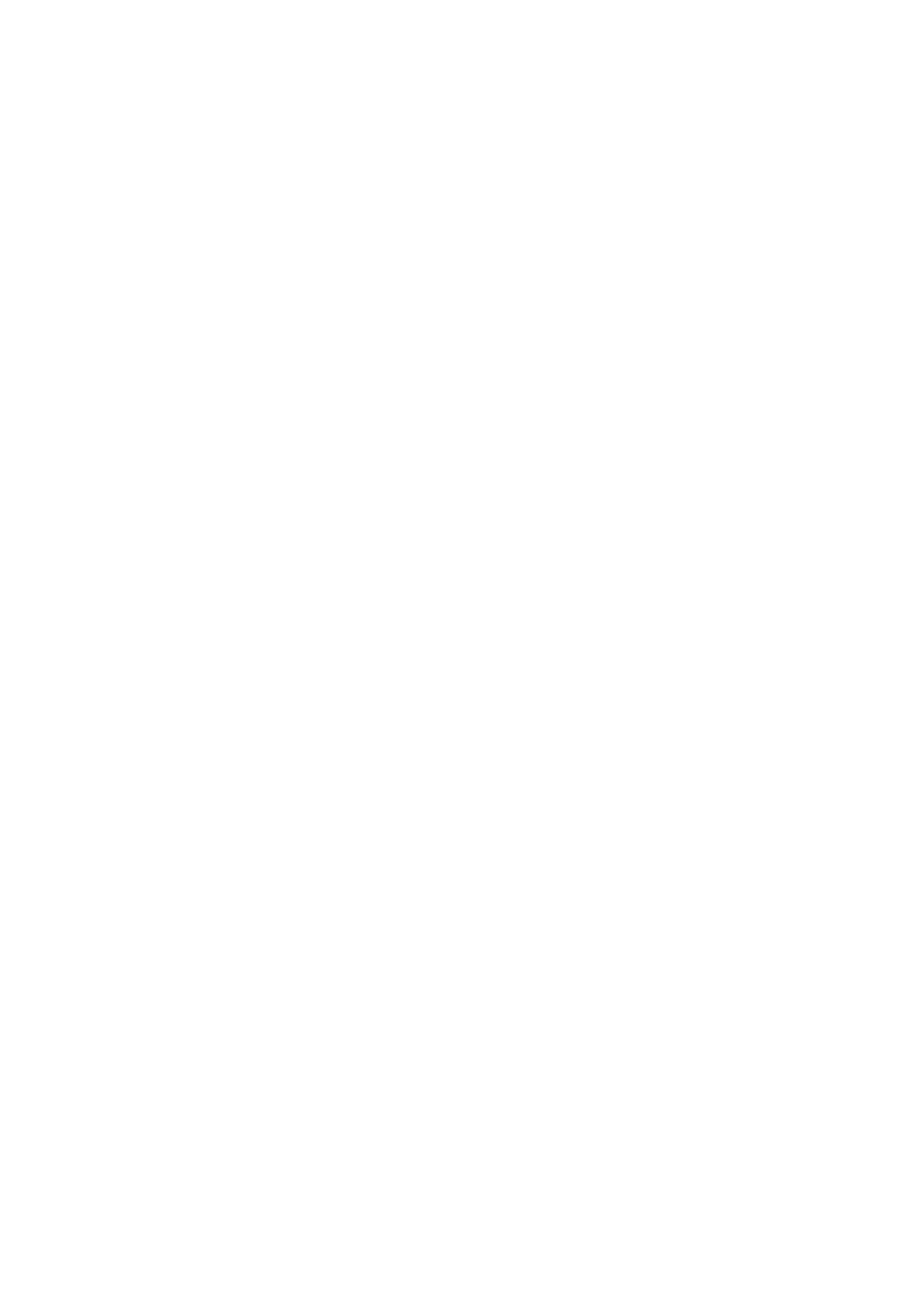# <span id="page-4-0"></span>**Introduction**

#### **Name**

The name of this code is the Casey Precinct Code.

#### **Application**

This Precinct Code applies to the division of Casey. The provisions applying to individual blocks are identified in the legend and are located in the Single Dwelling Housing Development Code.

#### **Purpose of codes**

Codes provide additional planning, design and environmental controls to support the zone objectives and assessable uses in the Development Tables.

The Codes are used by the Authority to assess development applications. The Codes therefore also provide guidance to intending applicants in designing their developments and preparing their development applications.

#### **Structure**

The Casey Precinct Code has one Part:

**Part A** provides any ongoing block specific provisions for individual blocks identified in the Precinct Code within the suburb of Casey

Where more than one type of Code applies to a development, the order of precedence when there is inconsistency of provisions between Codes, as defined by the Act, is **Precinct Code**, then **Development Code**, and then **General Code**.

#### **Further information**

Please refer also to the Casey Concept Plan for other relevant or applicable planning provisions.